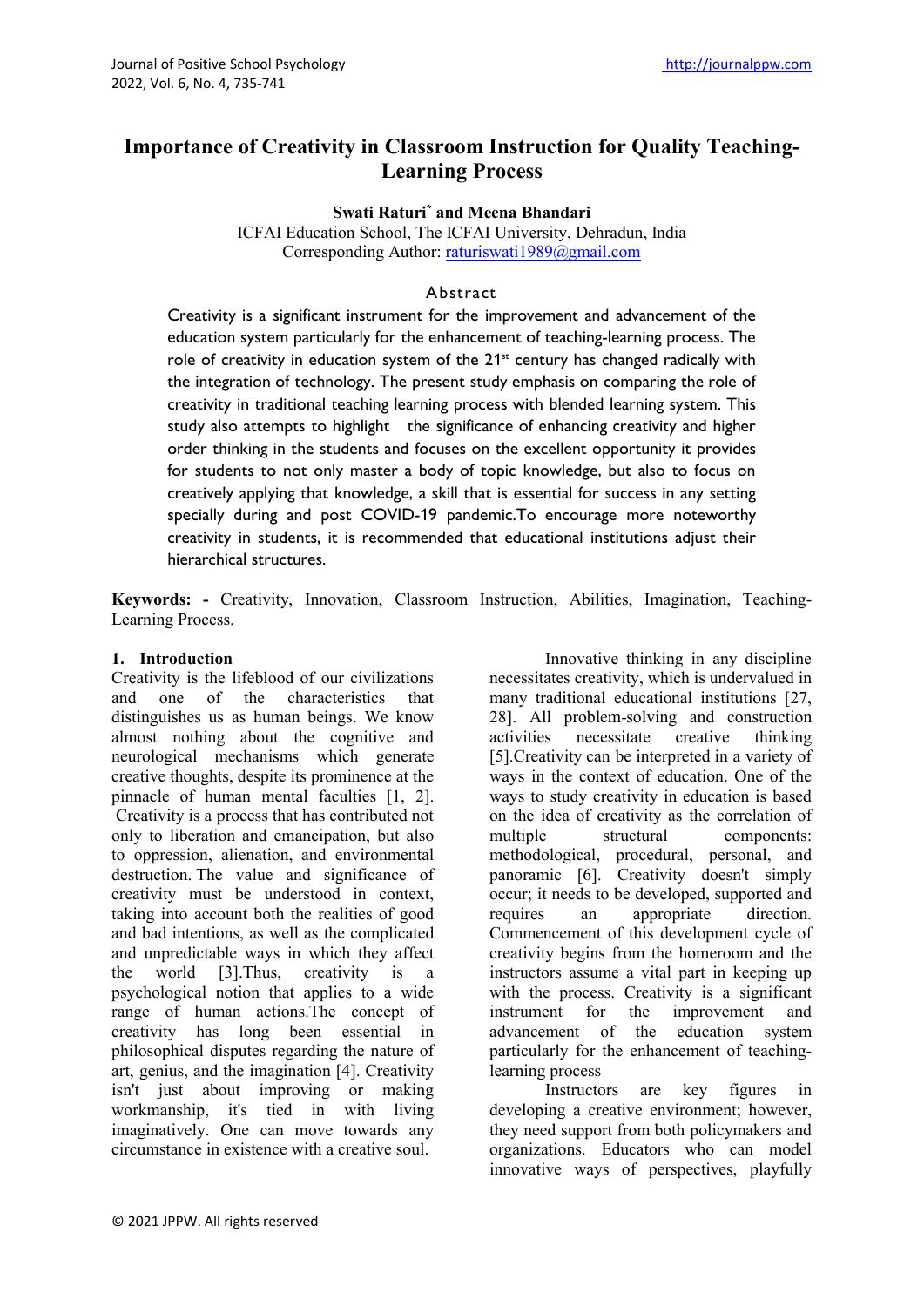engage with content, and express their thoughts, will bring forth creative students [8]. Specifically, educational plans and appraisal are key regions to be addressed to permit inventiveness in the study hall. This permits the educating of imaginative remembering to be joined with the instructing of topic content, without losing informative time. As per the literature available on creativity, developing creativity in the classroom supports the design of teaching and learning. As students prepare for innovation-driven employment, creative thinking and problem solving are at the centre of learning and application [7]. For preparing students for certifiable vocations and difficulties and furnishing them with 21<sup>st</sup> century abilities, one can frequently fail to remember that as a teacher, one has an obligation to dream and make spaces where everybody has the valuable chance to be creative and draw out the most incredible in them. Thus, curricula ought to go through a skilful and exhaustive turn of events, giving a similar significance to each subject, thinking about creativity and characterizing it intelligibly all through the educational program, permitting opportunity and time for revelation, and considering students' inclinations.

Creativity is vital in training as it develops mental complexity. Creativity depends on having deep knowledge and being able to utilize it effectively. It also directly upgrades the teaching-**learning process** by expanding inspiration, developing arrangement, and advancing delight [23]. Following the work of John Dewey (1859-1952),educators have been looking for a better way to incorporate not only creative doing but also creative thinking into the classroom [9]. Creative education is when students can utilize creative minds and decisive thinking to make new and significant types of thoughts where they can face challenges, be autonomous and adaptable. It focuses on how classes are educated to suppress or encourage creativity, rather than being educated to repeat what was realized, students must figure out how to foster their capacity to track down different answers for an issue. Initiating out-of-the box solutions is known as [divergent thinking](https://en.wikipedia.org/wiki/Divergent_thinking) and there is nobody approach to developing this ability to a great extent because of the freshness of the idea and the restricted logical data on

creativity [27]. The expanding interest in creative education is because of the requirement for more basic masterminds in business science, legislative issues and each liable to have the option to tackle complex issues. In addition, the objective of creative schooling is to challenge every student and support innovation. Rather than "normalizing" how students approach an issue, various reactions would be energized. This, thus, permits more than one sort of student to exist inside a study hall.

Involving creativity in classroom for students helps in making teaching-learning more enjoyable for students where they can learn in a quick way and can build their presentation. Students' have a strong dislike for critical subjects like science, math, and social investigations subjects. These can be decreased a little to enhance student achievement. While the learning climate is intended to make more grounded students, issue solvers, basic scholars and trend-setters, it's setting them up for better progress past the homeroom. The additional benefit of creativity in the classroom is that it empowers pupils to think freely and critically on their own. By engaging students to push the limits, question the standard and break new ground, instructors can assemble and support certainty and confidence in students. There are different ways of expanding creativity in classroom. For instance, rather than restricting the students to the composing task, they can be encouraged to make a webcast, video, pretending, sonnet, making melodiesso that instructors can likewise utilize innovation to widen thought of tasks. Besides involving the books in the study halls, one can utilize instructive digital recordings and recordings, for example, Radio lab and Ted Talks, which can make amusement with training [20]. For instance, one can also utilize Google Maps to show geology and make the class more intuitive to help educators to be more creative in classrooms and hold creativity studios for them.

Traditional strategies are a thing of the past in which teachers were the controller of the class where they instruct and assume the total liability of the learning climate [10, 11]. The main role of traditional teaching learning process is to communicate to a cutting-edge abilities, realities, and principles of moral and social lead that grown-ups consider being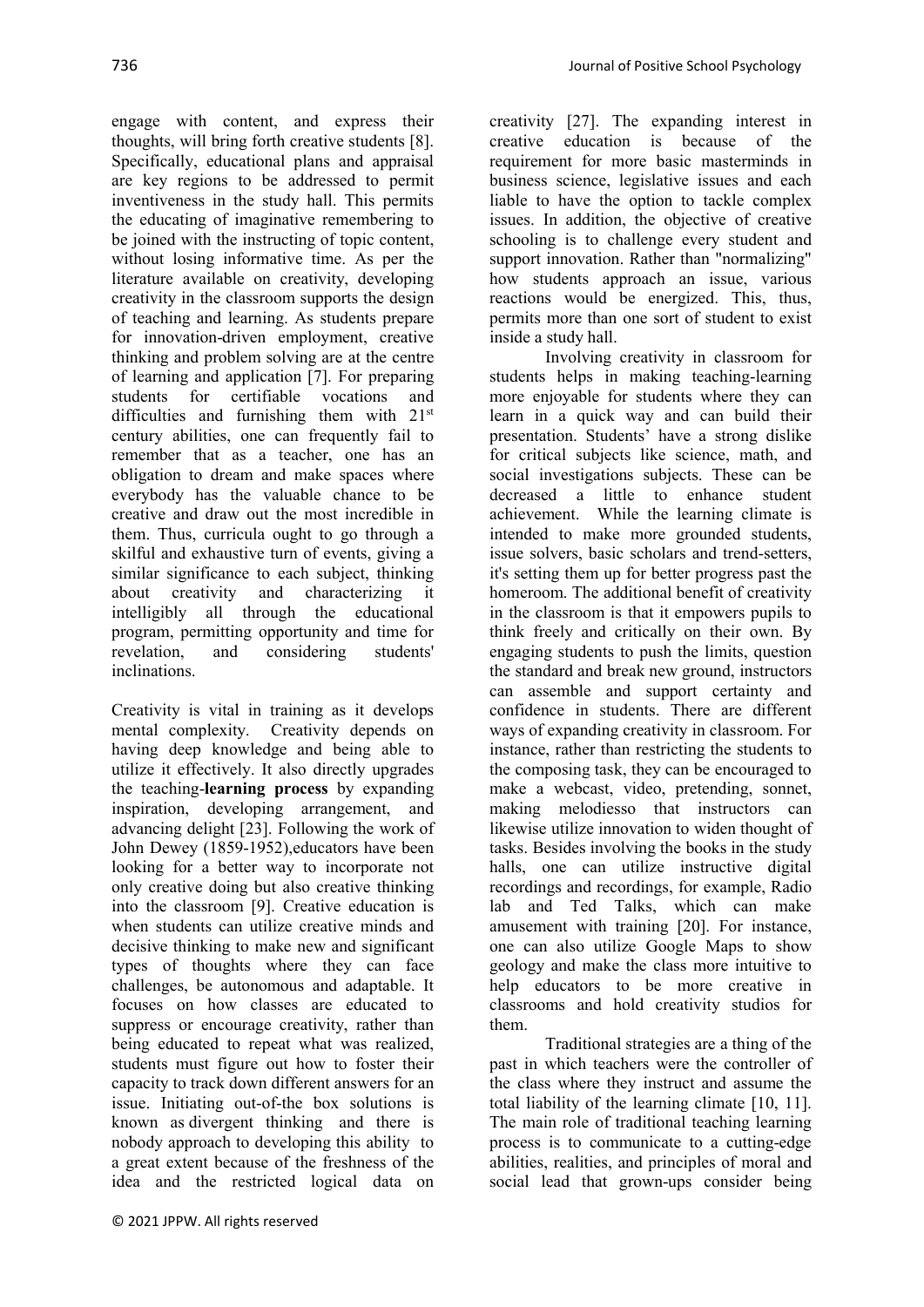737 Journal of Positive School Psychology

fundamental for the cutting edge's material progression [26]. As per the educators, students come to school to acquire the knowledge, which they gain from instructors. Educators are the principal wellspring of information to show students and confer information. However, for the time being the techniques for instructing have been changed yet the super goal continues as before i.e., educating.

Learning is the point of instructing, however much an understudy learns, an educator gets accomplishment in their work. In the study hall, an original capacity of students sit together and gain proficiency with the substance conveyed by instructors and they ace information through the training [25, 28]. Educators are the fundamental wellspring of information in the customary strategy for instructing. They assume the liability of information gadgets, not the facilitators. If we analyze the traditional teaching learning process, the principle rationale of educators is to prepare students for tests then show them and cause them to comprehend the idea and schedule. Students learn just to finish the test and come by great outcomes. There could be no appropriate arrangement that should be visible between goals, exercises and appraisals in traditional teaching [10, 11]. Traditional teaching learning process techniques are rehearsed in the homeroom so that studentsget an award for their attempt which they put into the study hall during times of each subject. Rules and guidelines are practiced in the study hall so that it holds students' conduct within proper limits. Educators are mindful to give the information and keep up with the principles of conduct in the school.

Today and in future, creativity is a necessary component of human life. It's also regarded as one of the most crucial a fundamental competency for long-term sustainability [14]. Creativity is often defined as the exploring, imagining and creative thinking processes which occur based on one's knowledge, motivation, emotion and experiences that lead to creating new, useful and valuable products (ideas, solutions or specific things) [15,16].A decent homeroom climate generally has a few components of creativity which makes the lessons more interesting and interactive. The right blend of creativity alongside educational plans assists students to be creative and furthermore urges them to learn new things [25]. Students can grow up as great communicators as well as working on their enthusiastic and interactive abilities. Creative classrooms can truly change the manner in which students acquire education and how they apply it in their reality [12]. Creativity is the most troublesome figuring ability to gain. Creativeness generally begins with a creative mind, and history shows that numerous things we envision are later really made. At the point when Benjamin Bloom recognized what he called the scientific categorization of the mental space, he positioned combination (Creativity) as quite possibly the most troublesome expertise to dominate on the grounds that an individual needs to involve every one of the other mental abilities in the creative process. As indicated by Bloom, creativity is the most elevated request of reasoning, it should be in the very front of all learning conditions and an ultimate objective. At the point when students make what they envision, they're controlling everything. Creative study halls offer a chance for students to learn with fun. Students are generally carefree and incorporating creative exercises alongside educational plans acquires their advantage for learning. Educators ought to energize this quality in students from the lower classes itself and rouse them to have confidence in one's own creativity [22]. The creative exercises of the students ought to be energized, endorsed and esteemed by the instructor to give him full security to accomplish his objective. The instructor ought to take on some study hall enhancement projects to speed up the creative capacities of the students. Fun group building exercises can be coordinated to advance creative thinking in gatherings and assisting them with finding out regarding tolerating others' thoughts [12, 13].

Dissimilar to the ordinary showing strategies, the creative homerooms offer them the chance to put themselves out there. Creative articulation is significant for a youngster to set off up their enthusiastic turn of events. Creativeness gives them that opportunity to investigate the environmental factors and advance new things. Empowering useful conversations as well as making the study hall format more adaptable, all matters a ton in equipping an innovative homeroom climate [25]. A classroom climate that advances creativity opens them a universe of correspondence. Students can improve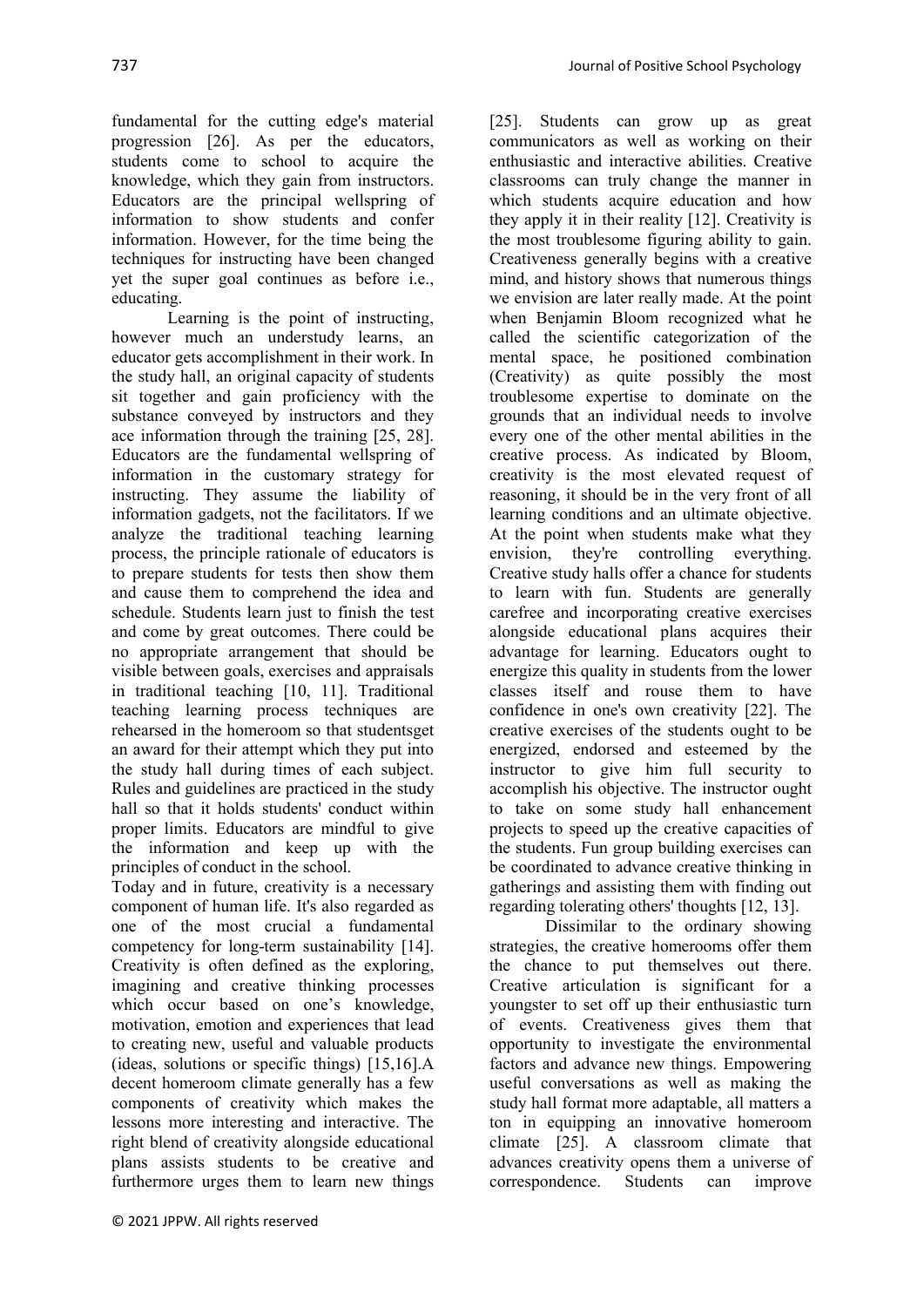discussion &stimulate innovative thinking and talking sessions in their free time. This additionally sets off a bunch of critical thinking and shared discovery that provides them with a sensation of harmony.

COVID-19 compelled all schools, colleges, and universities around the world to close their physical classrooms and undertake digital reforms across the whole educational system. This closure has an impact on the structure of the Teaching-Learning process.As Pandemic was spreading fast, the government was forced to have lockdown. To prevent the virus from spreading across the country, all schools and colleges were shut. This lockdown had a significant impact on the lives of students who were unable to attend regular classes at their institutions to continue the school activities and the teaching-learning process without any hindrance. There was a utmost need for a structure in place that allowed students and teachers to communicate without really being together. Many organisations and institutions stepped up in response to alarming situation and build online platforms that allowed students to complete their education from the comfort of their own homes [20]. Various platform, such as SWAYAM and MOOCS were available for the students to help them to a great extent in this situation. During the COVID-19 pandemic, teachers were unable to apply all learning models due to distance, which hindered contact with pupils. This is the reason why innovation is required to take use of various learning models, such as blended learning, to deal with situations during the COVID-19 [17, 19].Face-to-face (traditional) approaches are being phased out in favour of online learning. Students would be motivated sure to learn if they are taught creatively. [18, 19].

The pandemic pandemic posed a challenge to the global education syste m, forcing educators to switch to an online teaching mode almost immediately. Many academic institutions that had previously been hesitant to abandon their traditional pedagogical method had no choice but to completely move to online teachinglearning [21].

In view of the above, the general purpose of the present study is to evaluate and promote creativity in education for the enhancement of

teaching learning process, specifically through teacher and educator training.

Further, this study also focuses on how to include creativity into learners' development and learning settings especially during COVID-19 pandemic situation.

Hence there is a need to compare the role of creativity in the Blended& Traditional Teaching-Learning Process.

# **2. Comparison of Traditional & Blended Teaching-Learning Process**

A curious mind generally loves to find out more and the creative study halls can develop a curious attitude in youngsters through offbeat ways. Both the kinds of teachinglearning process we talked about above have their own place and significance. We can't pronounce any kind of instruction, positive or negative. It is challenging to infer what instruction is better. Both sorts have their own significance. Traditional teaching-learning is regularly connected with our way of life and it is essential to find out regarding our own way of life. Everybody should realize what are their customs, culture and the tales and convictions of their religion. Similarly, it is similarly essential to find a world as far as the cutting-edge advancements which are happening today. This depicts the significance of blended teaching-learning. Blended teaching-learning process is expected to keep in contact with the entire world and to see what's going on the planet.

The teaching-learning framework has been changing and is presenting new techniques for showing which have something else altogether and approach towards learning and instructing. Blended teaching learning process is only an advancement of the traditional tteaching learning which was granted to the students a couple of years back [24]. In present day showing strategies, educators show each student on an alternate level and don't think about everybody one. They expect all students are unique and apply different instructive practices on them independently. They think about the requirements of each student and convey as needs be. Dissimilar to old instruction, moderate showing strategies depend on action, addressing, clarifying, exhibiting and utilizing cooperation procedures.

Traditional teaching-learning is likewise called customary education or conventional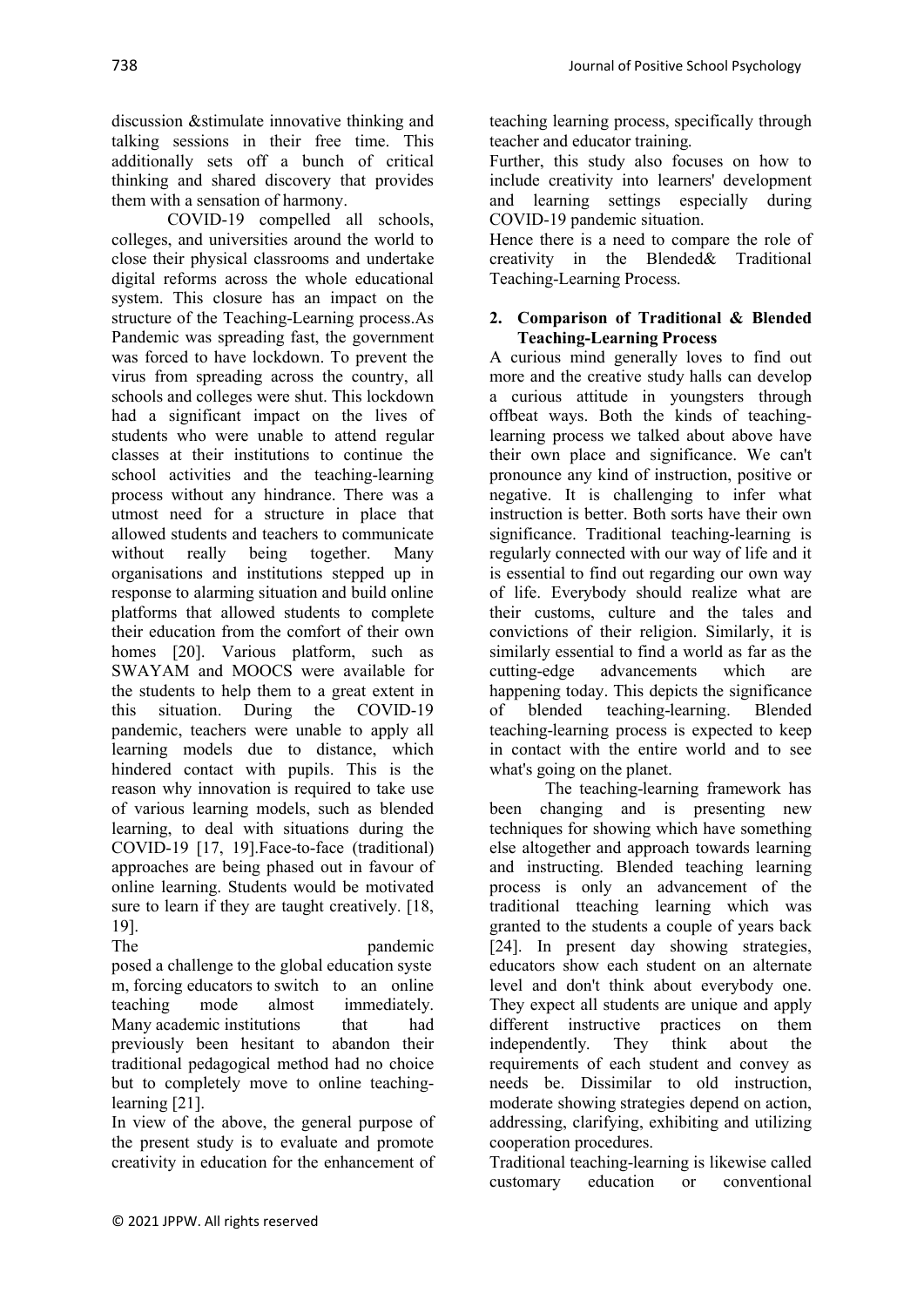education. The principal intention of traditional teaching-learning is to pass on the qualities, habits, abilities and the social practice to the cutting edge which is important for their endurance. The manner by which traditional strategies were instructed guaranteed that students were compensated for their endeavour's, utilized class periods productively and practiced clear principles to deal with students' conduct. They depended on laid out customs that had been utilized effectively in schools over numerous years. The educators conveyed the information and authorized guidelines of conduct.

Spaced learning modern teaching techniques are one such strategy which empowers students to switch rapidly from figuring out how to exercises. The procedure helps in improving grades and it really works for students as it makes students' minds active. Spaced learning is more successful than traditional strategies for educating. Activity helps the brain cells to make associations which cause students to recollect better.

|  | Table1: Comparison of Traditional and Blended Teaching Learning Process |  |  |
|--|-------------------------------------------------------------------------|--|--|
|  |                                                                         |  |  |
|  |                                                                         |  |  |

| Creativity in Blended Teaching-Learning Creativity in Traditional Teaching-          |                                           |  |  |  |
|--------------------------------------------------------------------------------------|-------------------------------------------|--|--|--|
| <b>Process</b>                                                                       | <b>Learning Process</b>                   |  |  |  |
| Learners in the Blended education can learn at                                       | Traditional education has a set schedule. |  |  |  |
| their own pace $\&$ focus on the training of                                         |                                           |  |  |  |
| creativity                                                                           |                                           |  |  |  |
| Students can learn while having a good time                                          | More emphasis on examinations and results |  |  |  |
| in creative study halls $\&$ also equips students                                    | rather than understanding of concepts     |  |  |  |
| with the ability of creative thinking.                                               |                                           |  |  |  |
| The student is at the centre of curriculum Teacher-centric classrooms                |                                           |  |  |  |
| creation and adopts creative thinking                                                |                                           |  |  |  |
| strategies.                                                                          |                                           |  |  |  |
| By providing the essential materials and                                             | Teachers in the mode of knowledge         |  |  |  |
| support, the teacher functions as a facilitator,                                     | dispensers rather than facilitators.      |  |  |  |
| creating the way for the student to learn.                                           |                                           |  |  |  |
| Teaching methods in the present day instead                                          | Chalk and talk methods; Lack of           |  |  |  |
| of spoon-feeding students push them to think                                         | collaboration and group learning          |  |  |  |
| creatively and solve problems by using                                               |                                           |  |  |  |
| diversified teaching materials                                                       |                                           |  |  |  |
| It is based on Conceptual & Practical It is based on a theoretical approach and      |                                           |  |  |  |
| Approach which involves creativity.                                                  | lacks creativity.                         |  |  |  |
| The use of Internet, digitalisation, and Emphasis on academic skills and realize the |                                           |  |  |  |
| virtualisation has a wealth of interactive and                                       | objectives set in the Textbooks.          |  |  |  |
| multimodal content which will boost                                                  |                                           |  |  |  |
| engagement and appeal to a wide range of                                             |                                           |  |  |  |
| students.                                                                            |                                           |  |  |  |

### **3. Conclusions**

In any case, it is the job of a teacher to acquire the right blend of creativeness in classrooms and draw out the best in students. The delight of creativity additionally contributes a ton to further developed wellbeing and this assists them with having proceeded with development in scholastics as well as the universe of creativity. All in all, creativity has become a prerequisite for innovation and will be an increasingly in-demand skill for jobs of the future. Creativity shouldn't be its very own subject, all things considered; it ought to be meshed into without question, each part of learning and educating.

#### **4. Recommendation**

To encourage more noteworthy creativity in students, educational institutes are expected to change the following four hierarchical constructions:

(1) The educational programme should provide opportunities for different learning paths that may emerge from a creative inquiry process;

(2) Assessments should incorporate and reward the type of more profound reasonable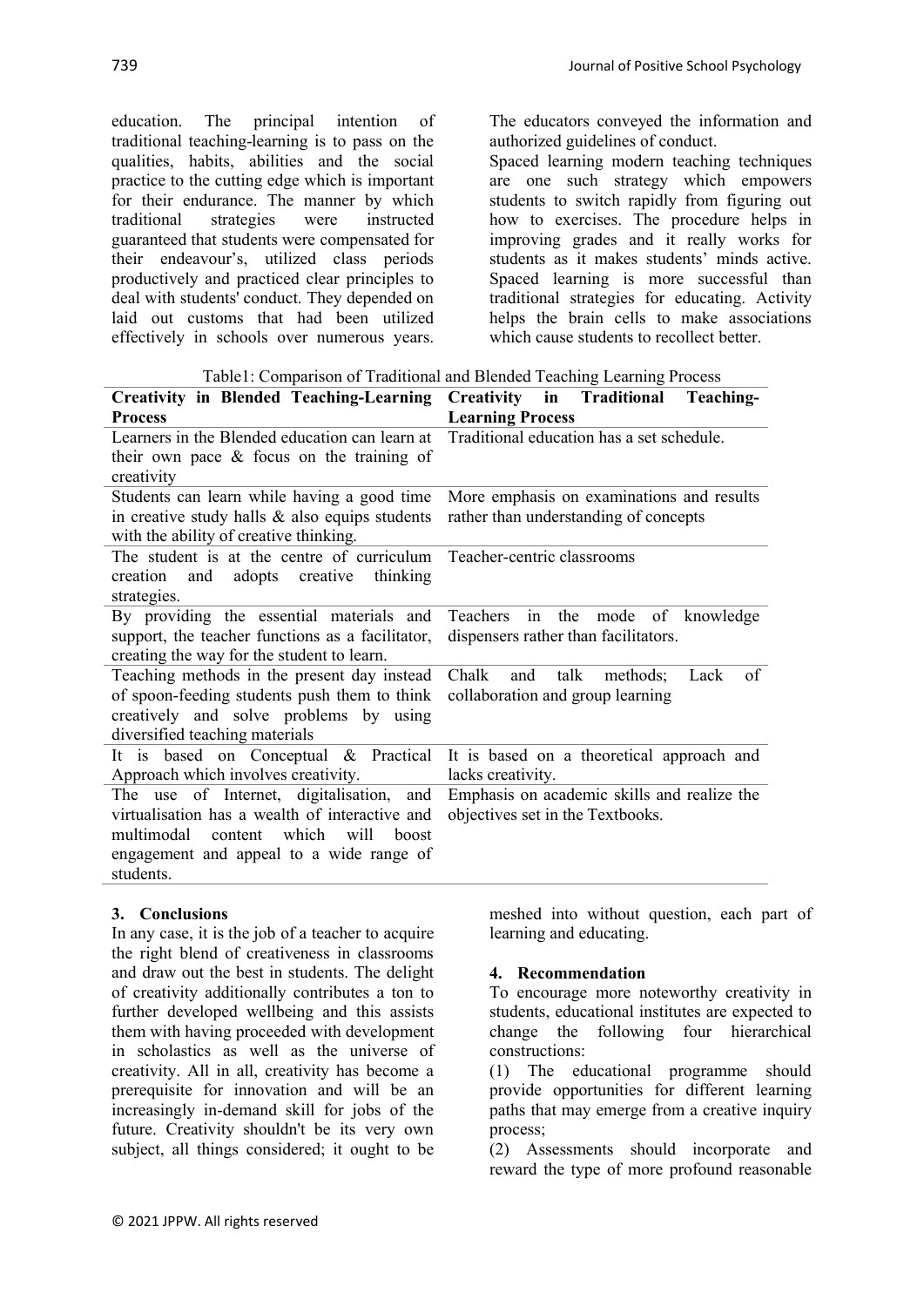arrangement that emerges from creative learning, and they should accommodate expected differences in learning sequence and result;

(3) Learning objectives should explicitly incorporate creative learning. Schools and regions should ensure that expected learning outcomes do not emphasise breadth over depth; and

(4) Teacher professional development should be based on creativity research and research in content areas, such as science education research that examines the proper role of directing platforms.

# **References**

- **1.** Dietrich, A. (2015). *How creativity happens in the brain*. Springer.
- **2.** Dietrich, A. (2019). Types of creativity. *Psychonomic bulletin & review*, *26*(1), 1-12.
- **3.** Glaveanu, V. P., Hanchett Hanson, M., Baer, J., Barbot, B., Clapp, E. P., Corazza, G. E., & Sternberg, R. J. (2020). Advancing creativity theory and research: A socio‐cultural manifesto. *The Journal of Creative Behavior*, *54*(3), 741-745.
- **4.** Shevlin, H. (2021). Rethinking creative intelligence: comparative psychology and the concept of creativity. *European Journal for Philosophy of Science*, *11*(1), 1-21.
- **5.** Kaplan, D. E. (2019). Creativity in education: Teaching for creativity development. *Psychology*, *10*(2), 140- 147.
- **6.** Matraeva, A. D., Rybakova, M. V., Vinichenko, M. V., Oseev, A. A., &Ljapunova, N. V. (2020). Development of creativity of students in higher educational institutions: assessment of students and experts. *Universal Journal of Educational Research*, *8*(1), 8-16.
- **7.** Kettler, T., Lamb, K. N., & Mullet, D. R. (2021). *Developing creativity in the classroom: Learning and innovation for 21st-century schools*. Routledge.
- **8.** Paek, S. H., &Sumners, S. E. (2019). The indirect effect of teachers' creative mindsets on teaching creativity. *The Journal of Creative Behavior*, *53*(3), 298- 311.
- **9.** Ho, W. C. (2020). Students' Perceptions of Creativity Education: A Perspective from Hong Kong, China. *International*

© 2021 JPPW. All rights reserved

*Journal of Humanities, Arts and Social Sciences*, *6*(6), 244-257.

- **10.** Cropley, A., &Cropley, D. (2008). Resolving the paradoxes of creativity: An extended phase model. *Cambridge Journal of Education*, *38*(3), 355-373.
- **11.** Cheng, V. M. (2004). Progress from traditional to creativity education in Chinese societies. *Creativity: When east meets west*, 137-167.
- **12.** Khalili, S. (2011). Explanation of creativity in postmodern educational ideas. *Procedia-Social and Behavioral Sciences*, *15*, 1307-1313.
- **13.** Jankowska, M., &Atlay, M. (2008). Use of creative space in enhancing students' engagement. *Innovations in education and teaching international*, *45*(3), 271- 279.
- **14.** Mróz, A., &Ocetkiewicz, I. (2021). Creativity for sustainability: how do<br>polish teachers develop students' polish teachers develop creativity competence? Analysis of research results. *Sustainability*, *13*(2), 571.
- **15.** Ferrari, A.; Cachia, R.; Punie, Y. ICT as a driver for creative learning and innovative teaching. In *Measuring Creativity*; Villalba, E., Ed.; OPOCE: Luxemburg, 2009
- **16.** Vygotsky, S.L. Imagination and creativity in childhood. *J. Russ. East Eur. Psychol.* **2004**, *42*, 7–97.
- **17.** Van Bruggen, J. (2005). Theory and practice of online learning. British Journal of Educational Technology, 43(75), 111-120. [https://doi.org/10.1111/j.1467-](https://doi.org/10.1111/j.1467-8535.2005.00445_1.x) [8535.2005.00445\\_1.x](https://doi.org/10.1111/j.1467-8535.2005.00445_1.x)
- **18.** Favale, T., Soro, F., Trevisan, M., Drago, I., &Mellia, M. (2020). Campus traffic and e-Learning during COVID-19 pandemic. Computer Networks, 176. [https://doi.org/10.1016/j.comnet.2020.10](https://doi.org/10.1016/j.comnet.2020.107290) [7290](https://doi.org/10.1016/j.comnet.2020.107290)
- **19.** Puangrimaggalatung, S. T. I. A. (2021). Create teaching creativity through training management, effectiveness training, and teacher quality in the covid-19 pandemic. *Journal of Ethnic and Cultural Studies*, *8*(4), 18-35.
- **20.** Das, D., Pal, S., Paul, S. R., Debnath, A., & Reza, M. (2021, February). Effect of covid-19 on digital transformations in teaching learning methodology and its